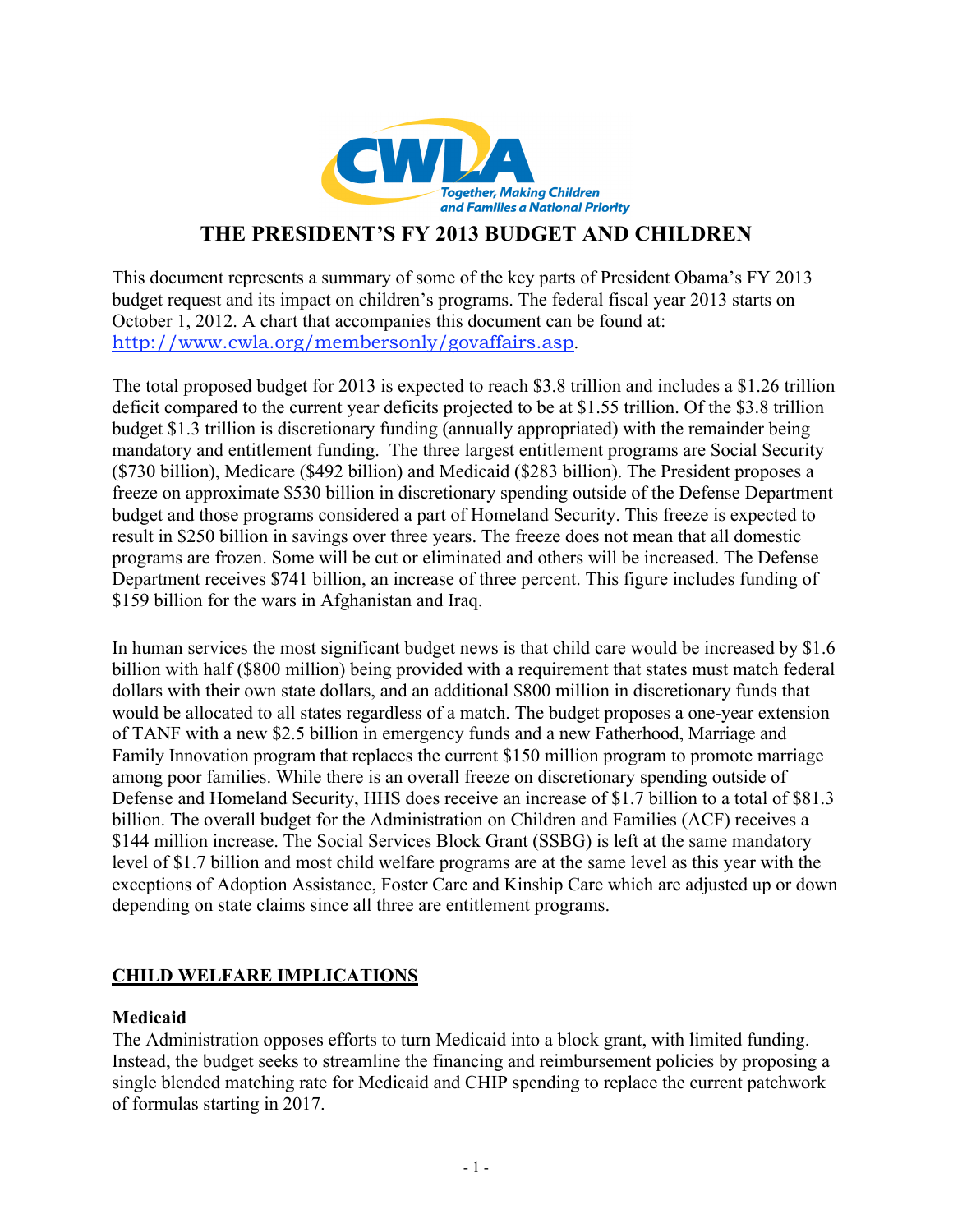### **Teen Pregnancy Prevention**

The FY 2013 Budget proposes to fund pregnancy prevention efforts targeted to foster care youth. The new program would provide competitive funds to local or state child welfare agencies with the strongest and boldest plans to reduce pregnancy for youth in foster care. Funding would derive from title V, Abstinence Education funds that are not drawn down by states. Grantees will be expected to fund the most effective approaches to pregnancy prevention in the foster care population and will not be limited to the title V definition of Abstinence Education. The program will build the evidence base for pregnancy prevention for foster care youth and adapt evidencebased models to fit the needs of this population. In addition, the program will focus on systemic changes to the foster care system and coordination among multiple agencies to impact teen pregnancy rates among youth in foster care.

### **Vulnerable Youth**

The FY 2013 Budget proposal includes an additional \$10 million for two new initiatives designed to protect adolescents as they make the transition to adulthood. Five million is included in Social Services Research and Demonstration as part of a cross–agency effort to identify and test new ways to strengthen services for disconnected youth—14- to 24-year-olds who are neither working nor in school. This \$5 million will be utilized in close cooperation with an additional \$5 million requested by the Department of Education and \$10 million from the Department of Labor. Agencies will work together in 2012 to determine how to prepare disconnected youth for college and or career success. Approved FY 2013 pilots could streamline the intake process, better coordinate services for youth in multiple systems, or pilot new service models for specific high-risk youth groups like youth aging out of foster care. The request also includes a \$5 million competitive child welfare services grant program to combat youth domestic sex trafficking. Funds will be used to improve coordination among those systems most likely to come into contact with such youth (e.g., child welfare, law enforcement, courts, runaway and homeless youth grantees) and to train staff in such systems to better identify and serve this often misidentified population.

## **CHILD WELFARE**

## **Title IV-E Foster Care**

The Administration's budget projects that Title IV-E Foster Care spending will be \$4.143 billion, a slight decrease from this year's \$4.288 billion. It is likely these numbers will change over the next several months, either up or down, because IV-E is an entitlement and funding automatically increases as costs for eligible children increase.

Title IV-E Foster Care funds are used for maintenance payments and administrative costs. For FY 2013, the Administration projects approximately 165,000 children will be eligible for Title IV-E in an average month. Part of this decrease is a result of reductions in the number of children in care. The number also represents decreasing coverage of federal funding due to the requirements that foster care and kinship care eligibility remain linked to AFDC eligibility. In addition to maintenance and administrative costs, states use these funds for training and for the operation and development of the Statewide Automated Child Welfare Information Systems (SACWIS), a computer-based data and information collection system.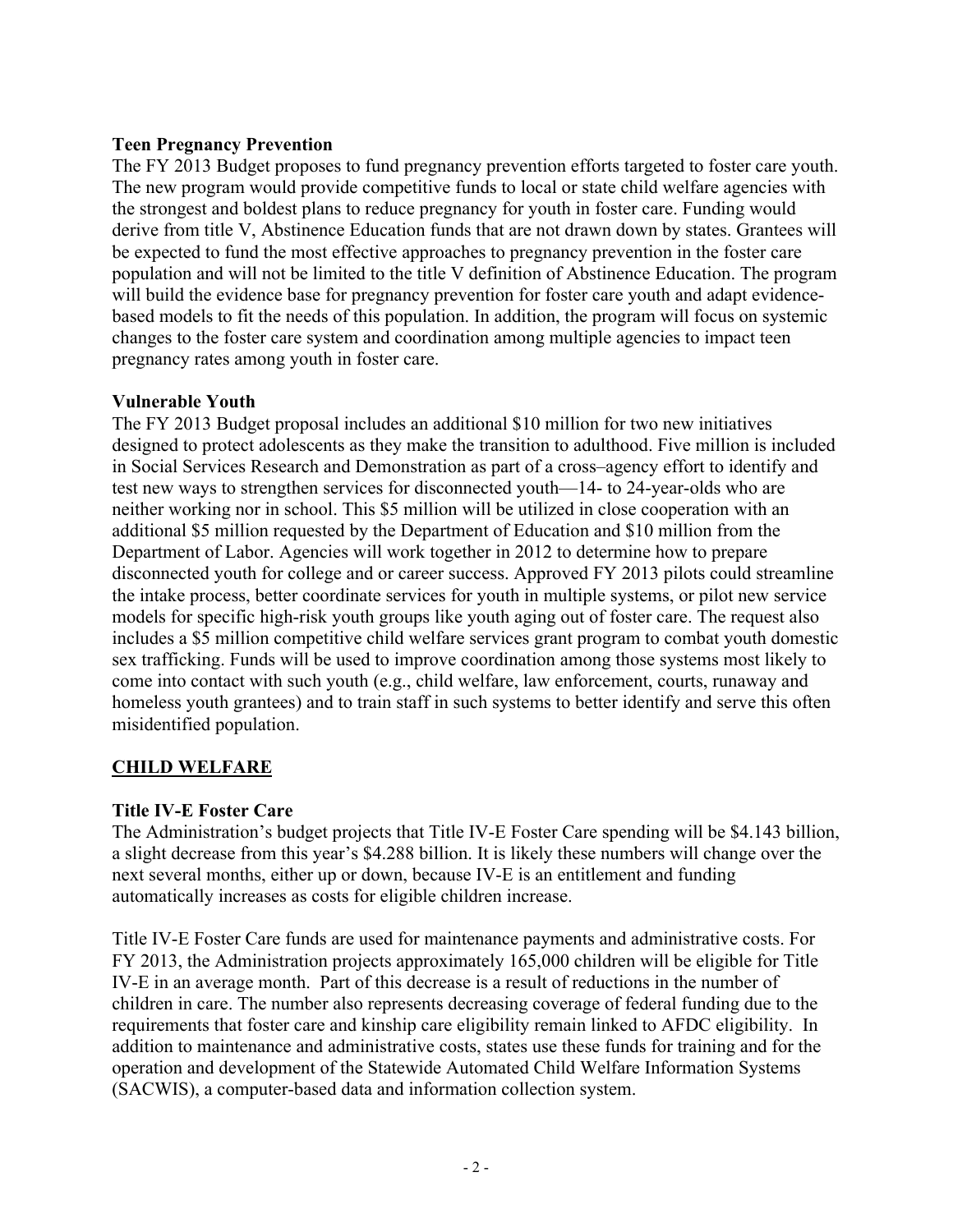### **Title IV-E Adoption Assistance**

Federal Title IV-E Adoption Assistance spending is projected to increase to \$2.537 billion. Similar to foster care, these figures represent a projection. Title IV-E Adoption Assistance funds are used to provide maintenance payments to adoptive families, administrative payments for the costs associated with placing a child in an adoptive home, and training professionals and adoptive parents. This estimated level of funding will support approximately 459,000 children covered each month. As previously stated, Title IV-E is an entitlement program and funding automatically increases as costs for eligible children go up.

The Adoption Assistance cost projection is related to enactment of the Fostering Connections to Success Act of 2008 (P.L. 110-351) for several reasons. Pursuant to the Fostering Connections Act, as of October 1, 2009, all families with special needs adoptive children 16 or older will be covered by Title IV-E funds. To this point, all special needs adoptions as well as all foster care placements have tied income eligibility to the AFDC program as it existed on July 16, 1996. Additionally, under the new law, a child who has been in foster care for five consecutive years and is placed in a family as a special needs adoption will be eligible for federal funding regardless of the child's age. Finally, for siblings adopted as special needs children, if one of the siblings is eligible for Title IV-E funds, the entire sibling group will be eligible for the expanded coverage.

From October 1, 2009 forward, the "de-linking" of adoption assistance eligibility to AFDC will be extended downward by two years so that on October 1, 2010, all special needs children 14 and older became eligible for federal funds. On October 1, 2011, all special needs adoptions 12 and older are covered and so on, until all children are covered after ten years.

## **Kinship Care**

This budget also projects a cost of \$90 million for the kinship-guardianship option enacted as part of the Fostering Connections to Success Act. 14,000 children per month are expected to be covered under the program. Under the Fostering Connections Act, states have an option to create a Title IV-E kinship guardianship program funded with Title IV-E funds. It should be noted, however, that the link to the AFDC July 16, 1996 income eligibility continues for both the foster care program and the new kinship guardianship programs, despite the phase-out as it applies to Adoption Assistance.

## **Social Services Block Grant (Title XX)**

The President proposes level funding for the Social Services Block Grant (SSBG) at \$1.7 billion. SSBG is a flexible source of funds that allows states to provide an array of services to children, youth, and families. Since 2000, funding for SSBG has been maintained at \$1.7 billion. It is a mandatory program with funding set in law and is an entitlement to the states. SSBG represents 12% of all federal funding states receive from the federal government to provide child abuse prevention, adoption, foster care, child protection, independent and transitional living, and residential services for children and youth.

States can use SSBG to fund 29 different services to prevent or remedy neglect or abuse of children or adults, achieve or maintain economic self-support, reduce unnecessary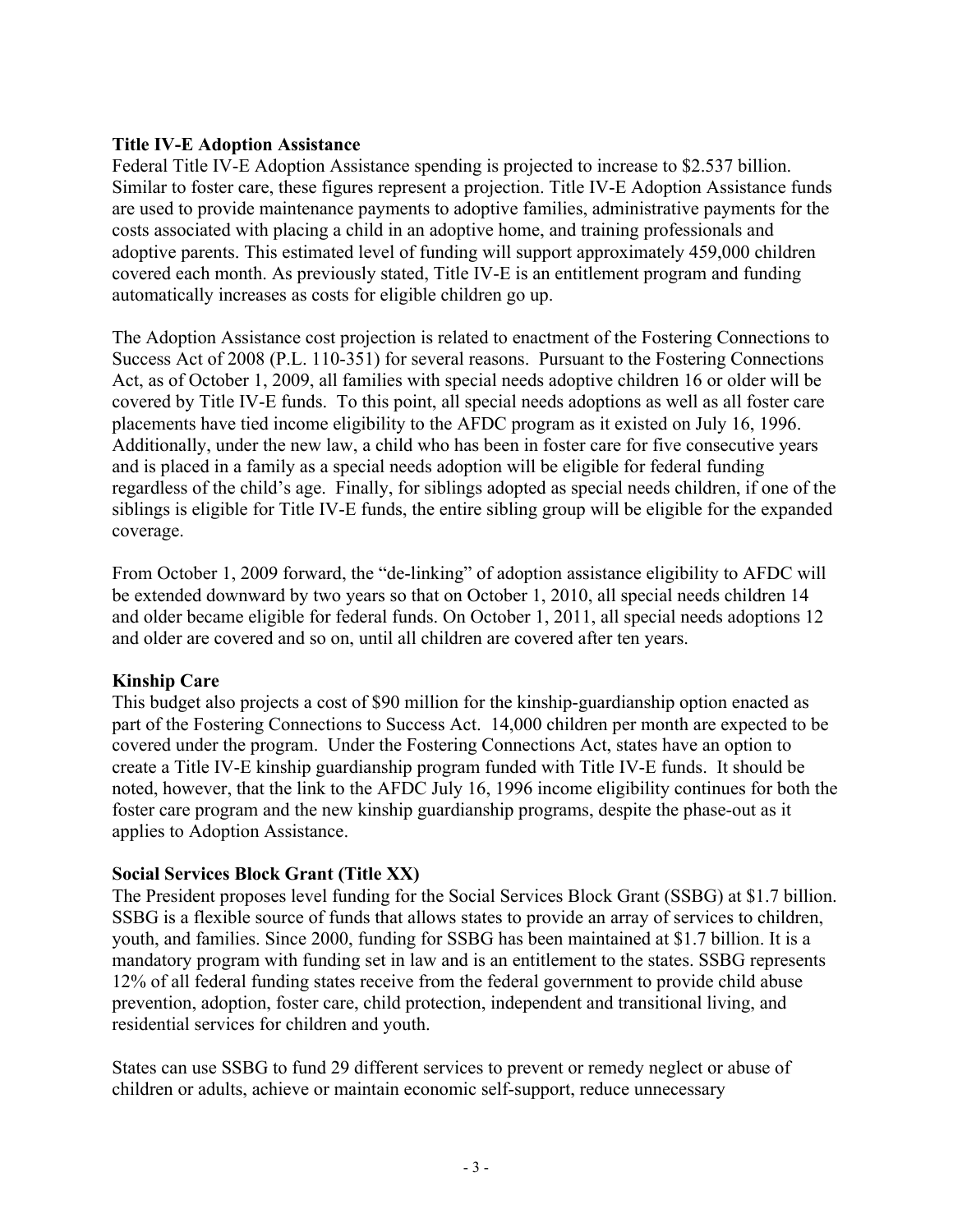institutionalization, achieve or maintain independence, and secure referral and screening for appropriate services. In FY 2006 states used over \$902 million of their total SSBG allocation to provide the following services to protect and care for abused, neglected, and otherwise vulnerable children and youth:

- 42 states used over \$312 million in SSBG dollars to protect children from abuse and neglect in FY 2006. In 2006, child protective service agencies received an estimated 3.3 million reports of child abuse and neglect.
- 25 states used \$34 million in SSBG funds to assist in the adoption of children in FY 2006. Of the over 510,885 children in foster care in 2006, 129,311 had a goal of adoption and 50,703 children were adopted from foster care.
- In FY 2006, 37 states used almost \$413 million SSBG dollars for foster care services for more than 542,038 children. In 2006, over 510,885 children were in out-of-home care, family foster care, kinship care or residential care. Many states use SSBG to pay foster care costs for the board and care of children not eligible for federal Title IV-E foster care assistance.
- 18 states used \$9 million SSBG funds in FY 2006 to provide independent and transitional living services to over 8,600 youth and over 34,000 adults.
- 23 states used over \$118 million SSBG funds in FY 2006 supported residential treatment to over 24,000 youth and 18,000 adults.
- 16 states used \$16 million SSBG funds for juveniles involved in the justice system in FY 2006.

In addition to child welfare services, SSBG funds are used to provide child care, home delivered and congregate meals for senior citizens, family planning services, services to the disabled and domestic violence outside of child protective services, residential treatment services, substance abuse treatment, education and training, transportation services; information and referral and a range of home-based services.

## **Adoption Opportunities Program**

The President's budget provides \$39 million for the Adoption Opportunities program. The Adoption Opportunities Program provides several resources and supports to help with the adoption of children, including the Collaboration to AdoptUsKids, which recruits families for children waiting to be adopted through its National Recruitment Campaign. Other elements of the AdoptUsKids Cooperative agreement include an annual summit, a national adoption workgroup, research on adoption, support for adoptive parent groups, the AdoptUsKids photolisting site, and training and technical help for states as needed.

Other examples of how the Adoption Opportunities Program funding has helped include:

• the National Resource Center on Special Needs Adoption, which provides technical assistance and training to state, tribal, and other child welfare organizations on current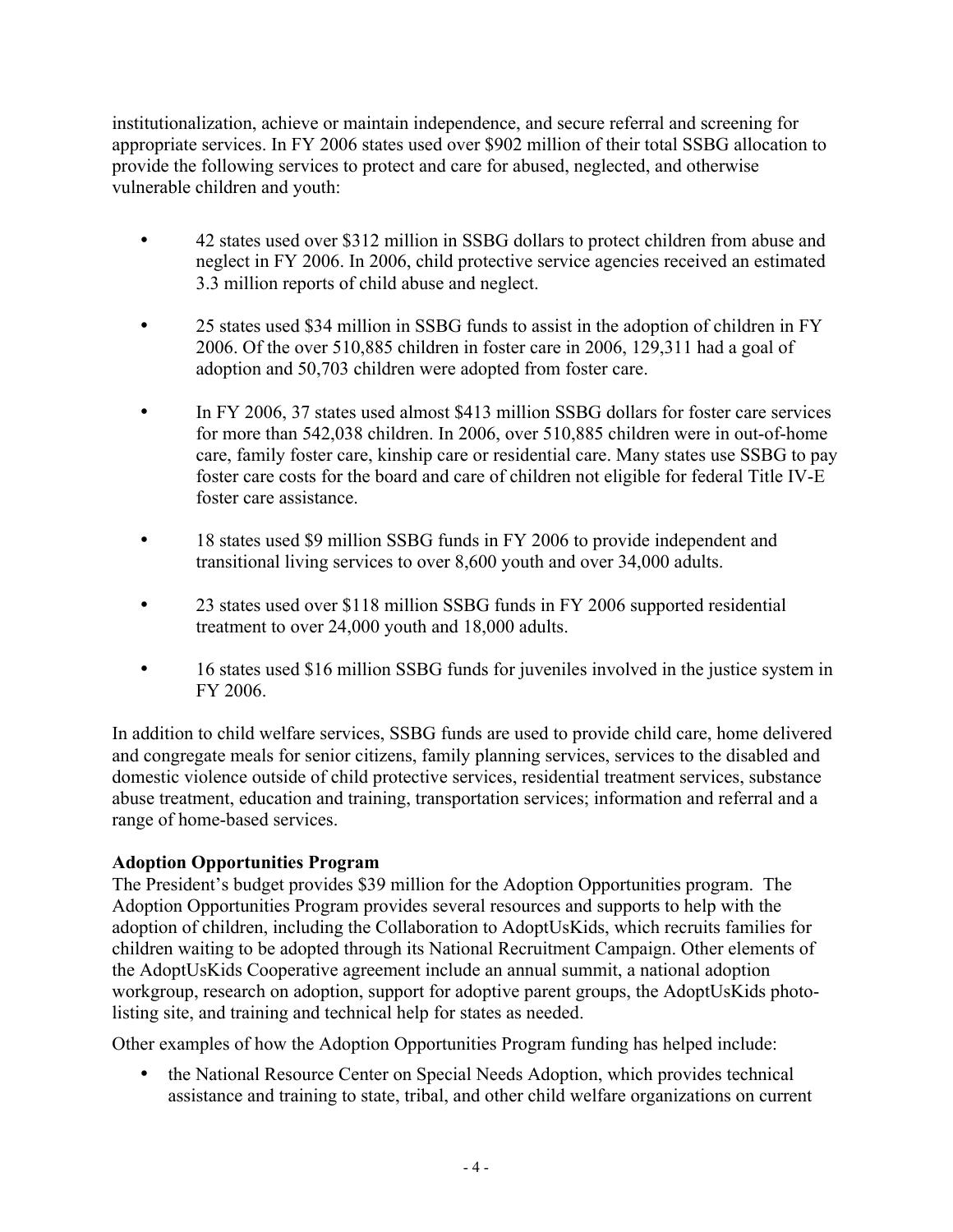issues in special-needs adoption, such as compliance with federal laws and regulations, permanency planning, and cultural competence;

- the Information Gateway, managed by Caliber, Inc., and the National Adoption Information Clearinghouse, which are comprehensive information centers on adoption;
- the National Adoption and Foster Care Recruitment Campaign and the You Gotta Believe program, which seek permanent placements for older children; and
- a focus on rural adoption, including 10 discretionary grants across the nation to explore and develop rural adoption, along with a focus on older youth permanency through nine discretionary grants to agencies involved in placement of older teens into permanent homes.

The Adoption Opportunities Act is due to be reauthorized this year as part of the Child Abuse Prevention Treatment Act (CAPTA) reauthorization. CWLA has proposed strengthening its emphasis on addressing post adoption services, recruitment of minority parents and adoption of older children.

## **Adoption Incentive Payments**

The budget proposes funding the Adoption Incentives program at \$39 million. The appropriated levels are not necessarily spent. The incentive payments are based on a formula originally created under the Adoption and Safe Families Act of 1997 (ASFA). States were awarded an incentive or bonus if they increased the number of adoptions from the foster care system over that state's base year. All fifty states have received incentive funds over the past decade. As part of the Fostering Connections to Success Act (P.L. 110-351), the adoption incentive was changed in three ways: it allows states to receive an additional payment of \$1000 per adoption if the state's adoption rate exceeds its highest recorded foster child adoption rate since 2002; it awards \$8000 per older child (nine and older) adoption and \$4000 per special needs adoption above the baseline; and it updates to FY 2007 the adoption baseline above which incentive payments are made. States are also allowed to spend the funds over twenty-four months instead of twelve.

## **Independent Living**

The budget contains \$140 million for the Chafee Independent Living Program. This \$140 million in mandatory funding is used by states for a variety of services to ease the transition from foster care for youth who will likely remain in foster care until they turn 18 and former foster children between the ages of 18 and 21. Approximately 28,000 young people leave foster care as a result of age each year. As a result of the Fostering Connections Act (P.L. 110-351), since October 1, 2010 (FY 2011) states have the option to extend the age of foster care to 19, 20 or 21.

## **Independent Living Education and Training Vouchers**

The Education and Training Voucher (ETV) program is funded at \$45 million. This is part of the Chafee Independent Living Program and was authorized in 2001 (P.L. 106-169). These funds, unlike the \$140 million, require an annual appropriation. The program was funded for the first time in FY 2003 at \$42 million. The voucher program helps older youth leaving foster care obtain the higher education, vocational training, and other education supports needed to become self-sufficient.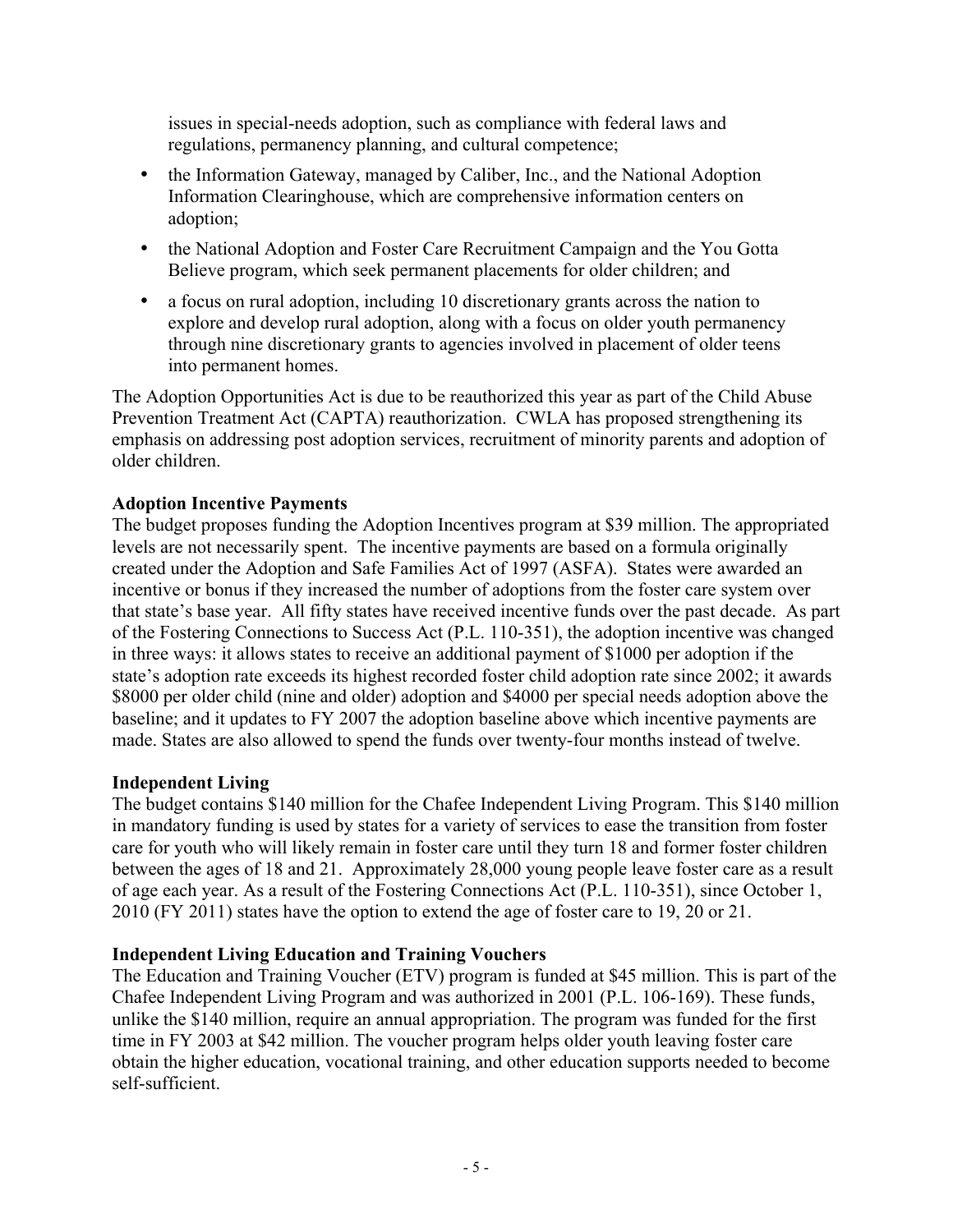Up to \$5,000 per year is available to a young person for the cost of education or training. This program expands on states' efforts to provide these services. ETV funds are distributed to the states using the same formula as the Chafee Independent Living Program. If a state does not apply for funds for the ETV program, the funds will be reallocated to one or more states on the basis of their relative need for funds.

## **Promoting Safe and Stable Families Program (Title IV-B, Subpart 2)**

The President's budget proposes funding the Promoting Safe and Stable Families (PSSF, Title IV-B, Subpart 2) program at \$408 million. This total represents \$345 million in mandatory funds and \$63 million in discretionary funds. The core PSSF funds are used for four services: family preservation, community-based family support services, time-limited reunification services and adoption promotion and support services. PSSF also includes requirements on state planning for the delivery of child and family services and child safety assurance. In addition, it encompasses funding and statute requirements for the Court Improvement Program (CIP) and research, evaluation and technical assistance. Through a mix of mandatory and discretionary set asides both programs will receive the same FY 2013 funding as in FY2012, CIP is funded at \$32 million while research, evaluation, and technical assistance is funded at \$8 million.

In FY 2011 mandatory PSSF funding was increased by \$20 million to \$365 in order to increase money for the CIP program. Because the Congressional Budget Office determined that this was not a permanent change, the PSSF baseline remains \$345 million. However, the \$20 million reservation for CIP continues, so it is shifted from the PSSF core funding.

Funding for substance abuse grants and grants for monthly caseworker visits are reserved from mandatory PSSF funds at \$20 million each. Substance abuse grants can be used for family-based comprehensive long-term substance abuse treatment, early intervention and prevention efforts, child and family counseling, mental health services, parenting skills, and the replication of other successful long-term comprehensive substance abuse treatment initiatives. Grants for monthly caseworker visits are distributed to states by formula to carry out and address strategies to improve the child welfare workforce.

PSSF was reauthorized in September of 2012. The Child and Family Services Improvement and Innovation Act (P.L. 112-34) extends both PSSF and Child Welfare Services (CWS, Title IV-B, Subpart 1) through FY 2016. This legislation kept funding from expiring, but did not add any new money. It did make a handful of reforms to both Titles IV-B and IV-E of the Social Security Act, renewed IV-E waiver authority, and added a new Subpart 3 in IV-B on data standardization. In PSSF, reforms include amending the PSSF annual report requirements and substance abuse, caseworker and CIP grant programs and ending the Mentoring Children of Prisoners Program.

## **Child Welfare Services (Title IV-B, Subpart 1)**

Under the President's budget, Child Welfare Services (CWS) are funded at \$281 million. This is the same as FY 2012. States use these funds to address problems that may result in neglect, abuse, exploitation, or delinquency of children; prevent the unnecessary separation of children from their families and restore children to their families, when possible or place children in adoptive families when appropriate; and assure adequate foster care when children cannot return home or be placed for adoption. CWS also includes child welfare service plan requirements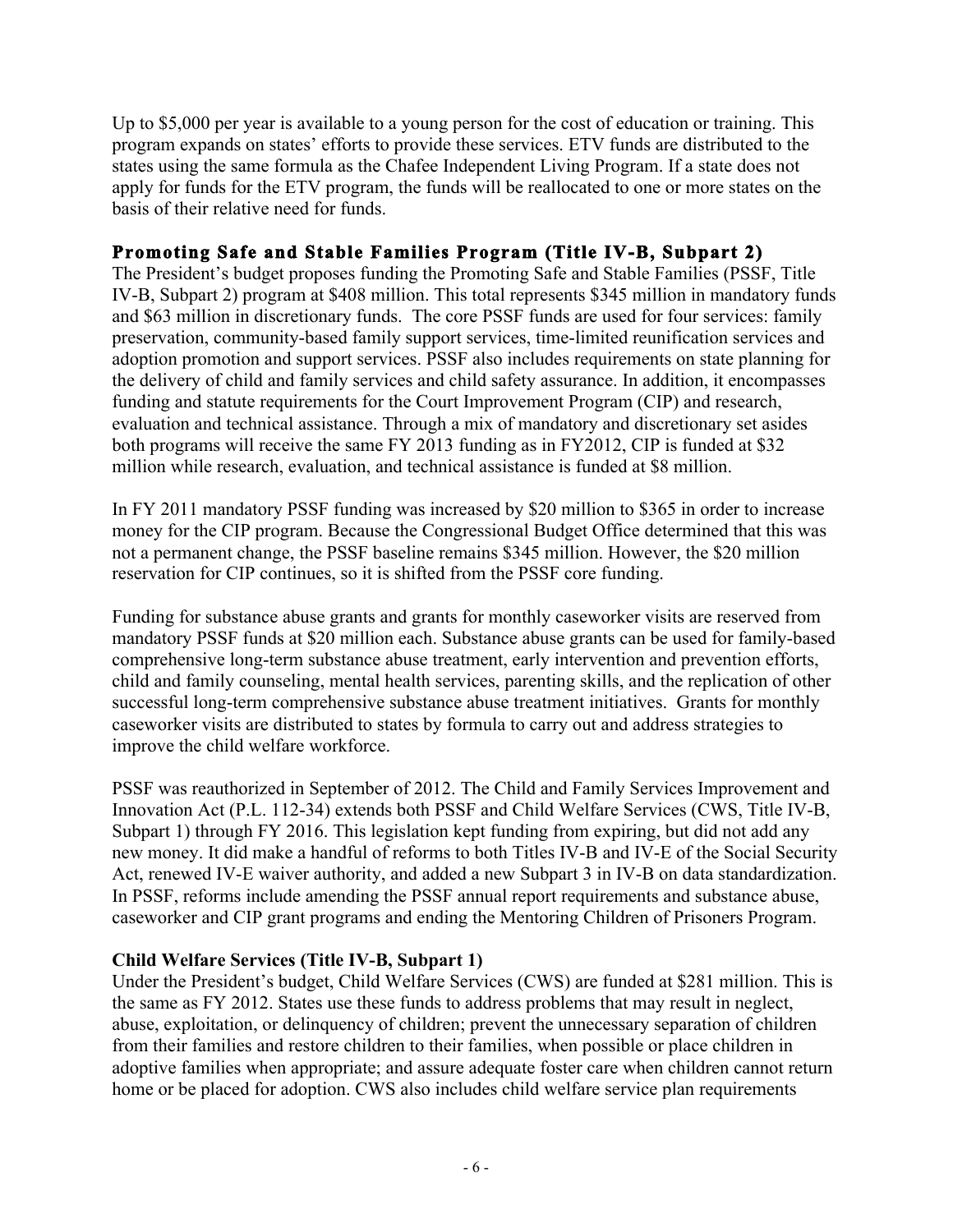encompassing case reviews, permanency planning, program development, agency administration, and systems collaboration activities. Along with PSSF, there are no federal income eligibility requirements for children and families who receive CWS services. September, 2012 reauthorization made reform changes to CWS in health care oversight and caseworker visit requirements.

#### **Child Welfare Research, Training and Demonstrations**

As compared to last year's budget the total for this line of funding is increased from \$26 million to \$31 million. As in FY 2012 \$20 million continues to be designated for the "Innovative Approaches to Foster Care" fund. This funding, first awarded in FY 2010 is a 5 year grant program intended to support demonstration grants to state, local tribal, and public or private nonprofit initiatives that can show innovation and progress in reducing the length of stay/long term placements in foster care. In addition, those demonstrations that can show results could be eligible for additional bonus funding. As is the case in several parts of the budget, the Administration highlights the need to use evidence-based and evidence-informed practices in order to qualify for funding. There is also a proposal for a small increase of \$5 million to award additional competitive grants that focus on preventing and addressing the commercial sexual exploitation of children. The Administration continues the remaining funding of \$6 million for training funds for projects and research related to child welfare. These funds have historically been used for funding projects to advance the child welfare workforce. In particular funds assist in university and other institutions of higher learning in advancing the child welfare workforce in partnership with child welfare agencies.

#### **Family Connection Grants**

First authorized in the 2008 Fostering Connections to Success and Increasing Adoptions Act, the Family Connection Grants fund demonstration programs for helping children who are in or at risk of entering foster care connect with family members. Funding is limited to the following activities: kinship navigator programs, family group decision making, intensive family finding, and residential family-based substance abuse treatment programs. Funding for this program is mandatory and set at \$15 million annually. In FY 2011, grants were made to American Humane Association (CO), Homes for Black Children (MI), Kids Central, Inc. (FL), The Children's Home Society of New Jersey, The Village Family Service Center (ND), Ute Indian Tribe (UT), and YMCA of San Diego County (CA).

#### **CAPTA Grants**

Child Abuse Prevention and Treatment Act (CAPTA) state grant funding is maintained at its FY 2012 level of funding of \$26 million. CAPTA provides funding to address preventing, assessing, identifying and treating child abuse, with CAPTA state grants provided to each state by formula and used to fund and improve a state's Child Protective Services (CPS) system. The funding has been so limited over the years that states must supplement these dollars with other federal, state and local funds. Nonetheless, CAPTA does create a number of mandates on states tied to the funding, the most prominent of which are requirements around mandatory reporting of child abuse and data collection. CAPTA was most recently reauthorized at the end of December 2010, with changes targeting data collection, training and support for maltreatment responders, and cross-systems coordination. CAPTA discretionary grants are also flat funded at \$26 million.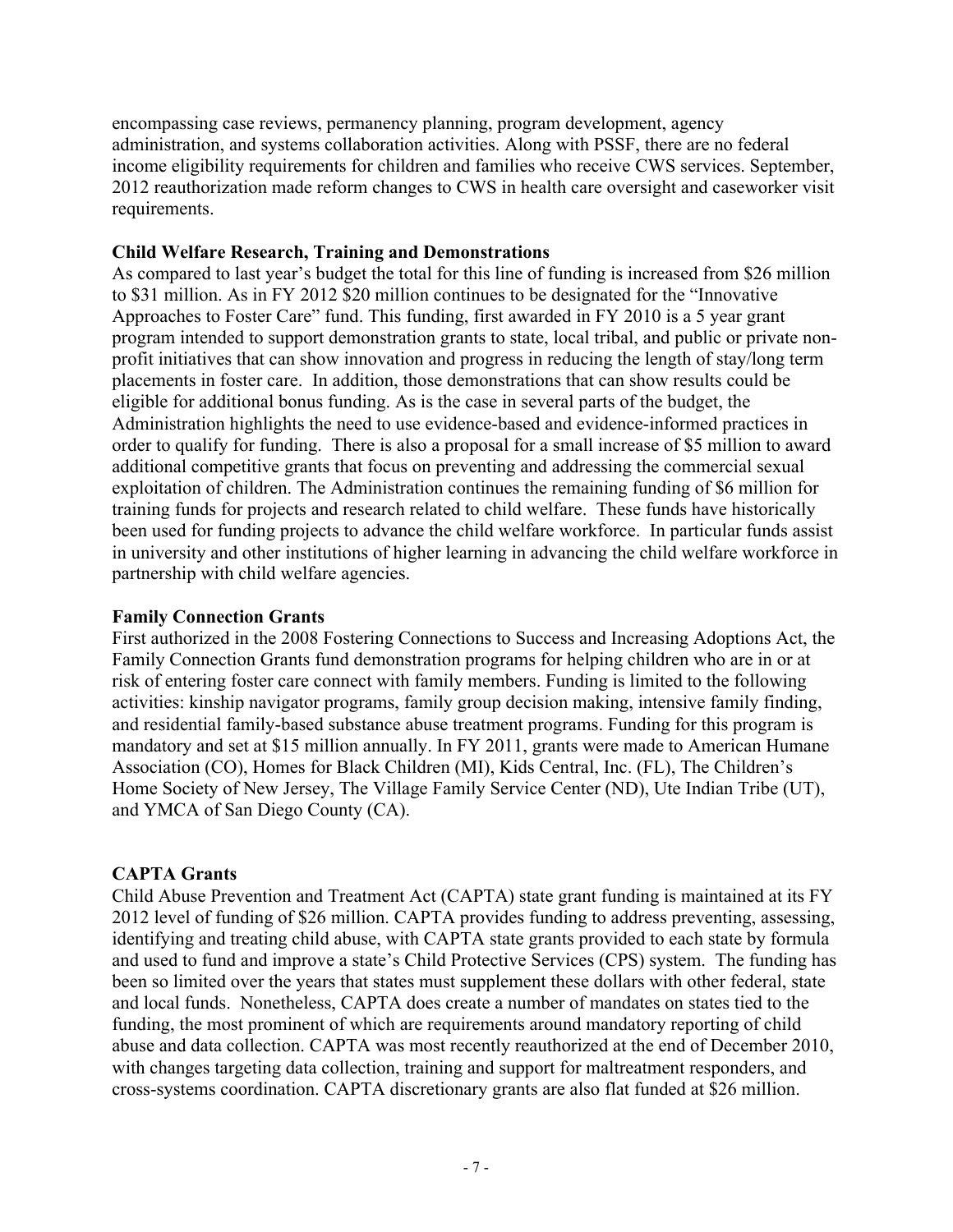These funds support state efforts to improve prevention and treatment of child maltreatment practice through development, research, training, technical assistance, and the collection and dissemination of data.

The FY 2013 Community Based Grants for Prevention of Child Abuse and Neglect would be maintained at the FY 2012 level of \$42 million. These grants develop community-based and prevention-focused programs and activities designed to strengthen and support families and to prevent child abuse and neglect. Funds are used at the local level for organizations such as family resource programs, family support programs, voluntary home visiting program, respite care programs, parenting education, mutual support programs, and other community programs or networks of such programs that provide activities designed to prevent or respond to child abuse and neglect.

# **EARLY CHILDHOOD EDUCATION INITATIVES**

# **Child Care**

Child care and early childhood education represents one of the biggest commitments and increases in the human service budget. Consistent with the President's pledges to invest more in early childhood education, the Administration's budget continues to call for significant improvements. The Administration proposes that child care will receive an overall increase of \$825 million with the funding split in two ways. \$325 million would be provided as a discretionary funding increase while an additional \$500 million would be provided as mandatory funding. The mandatory increase would require legislation separate from the appropriations process. In addition, the administration proposes using \$300 million of the discretionary increase for quality improvement to the states, partly through formula funding and partly through competitive grants. In total the Administration projects that 70,000 more children would be covered by child care subsidies to a total of 1.5 million nationally. However, this is still down from 1.7 million children in FY2010 when American Recovery and Reinvestment Act (ARRA) stimulation fund increases were still in effect.

For FY 2013 discretionary funding would increase from the current \$2.278 billion to \$2.603 billion. These annually appropriated dollars are allocated to all fifty states with no required match but states are required to set a certain percentage aside for child care quality improvements. In addition the mandatory child care funding, now at \$2.917 billion will increase to \$3.417 billion dollars with the additional \$500 million requiring states to match these new federal dollars. If some states choose not to match the funding those remaining dollars are made available to other states that are willing to provide the match. Previous to the ARRA stimulus, mandatory funding was last increased in 2006 by \$200 million. Discretionary funding had been frozen and absorbed across-the-board cuts for most of the last decade.

## **Head Start**

The President's budget proposes an additional increase of \$85 million with Head Start going from \$7.968 billon in FY 2012 to \$8.054 billion in FY 2013. The increased funding is projected to maintain current coverage at 962,000 children. The Administration also expects the additional funding to support re-competition requirements for grantees and cost-of-living increases.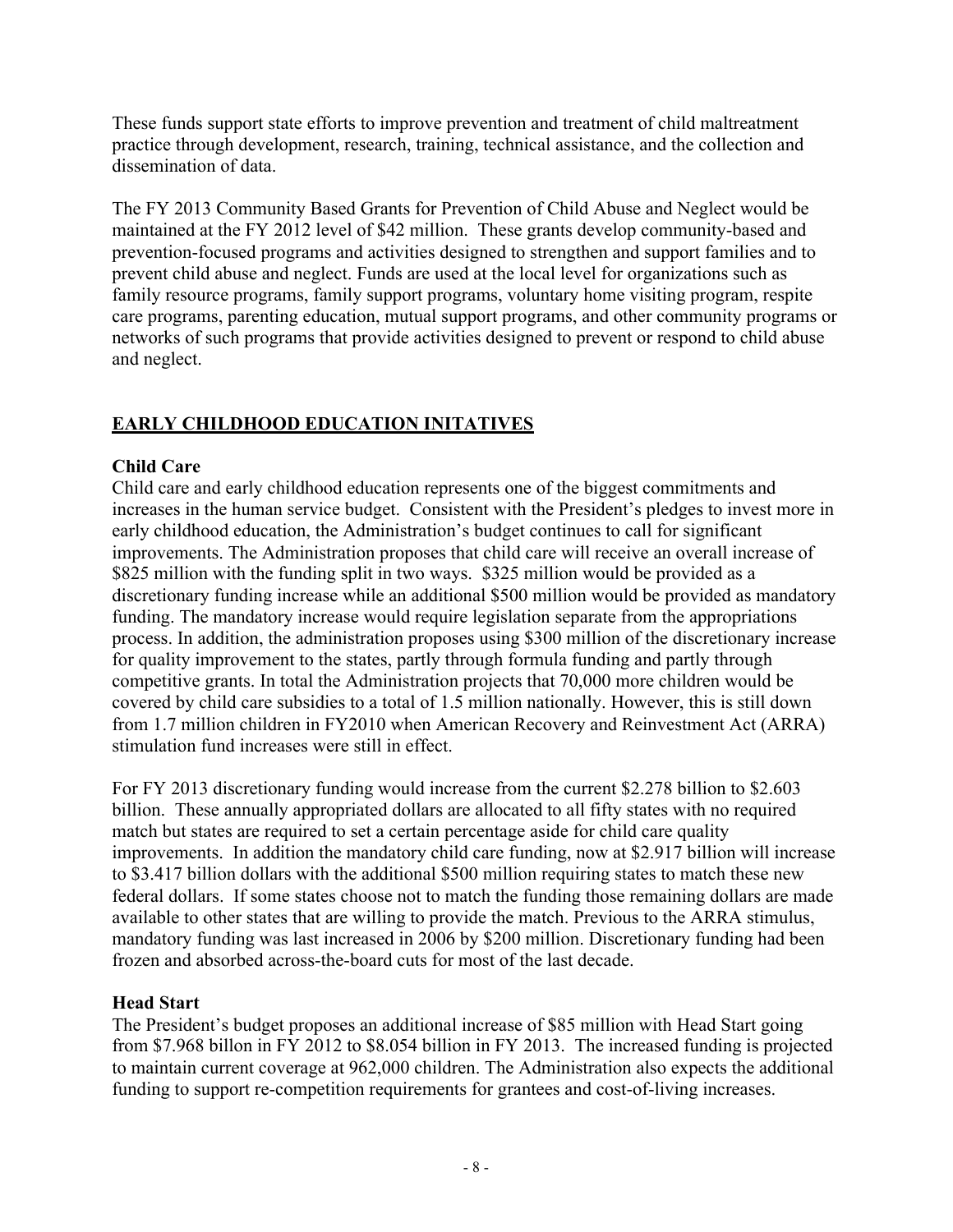## **Zero to Five**

As part of its overall zero to five efforts the Administration continues to support the continuation of the Early Learning Challenge Fund (ELCF). The ELCF was carved out of the Race to the Top (RTT) program in the FY2011 appropriations process. It made available \$500 million in competitive funds for state grantees to raise the quality of their early childhood systems and align it with their K-12 and higher education systems. In December 2011 it was announced that nine of the thirty-seven state applications had been selected, including those submitted by California, Delaware, Maryland, Massachusetts, Minnesota, North Carolina, Ohio, Rhode Island, and Washington. The administration's budget proposes another \$850 million for RTT, some portion of which would go to the ELCF.

## **ANTI-POVERTY**

## **Temporary Assistance for Needy Families (TANF)**

The President's FY 2013 budget includes \$16.5 billion in TANF funds to all 50 states, the same level as previous years with this mandatory block grant. TANF needs to be reauthorized and the Administration wants to work with lawmakers to strengthen the program's effectiveness in accomplishing its goals. This would include using performance indicators to drive program improvement and ensuring that states have the flexibility to engage recipients—including families with serious barriers to employment—in the most effective activities to promote success in the workforce. The Administration also wants to work with Congress to revise the Contingency Fund to make it more effective during economic downturns. These proposals could include efforts to promote child well-being and to address the increase in child-only families now on TANF. Since the child care mandatory funds are part of this law it is anticipated that that change might also be a part of this legislative action.

## **Promise Neighborhoods**

The Administration continues the "Promise Neighborhoods" initiative by increasing funding \$40 million to \$100 million in FY 2013. The initiative, which President Obama raised during the campaign, is based on the Harlem Children's Zone program. The program attacks poverty through a comprehensive school-based model that provides wrap around services for the entire family in a comprehensive fashion. It places a special emphasis on early-learning through K-12 and guides children through the entire period of learning. The goal is to spread this model to several communities across the country.

In FY 2011, \$10 million in initial planning grants were awarded to 21 non-profits and institutions of higher learning for one year. Then these organizations re-competed for implementation grants in FY 2011. Five grantees were notified of being awarded implementation grants in December of 2011, including Westminster Foundation (NY) Northside Achievement Zone (Minn.), Berea College (KY), United Way of San Antonio & Bexar County, Inc. (TX), and California State University – East Bay. A second round of planning grants were also awarded in FY2011, which was awarded to 15 grantees again including non-profits and institutes of higher education in addition to an Indian tribe. An omnibus spending bill for FY 2012 includes another \$60 million for another round of funding this year.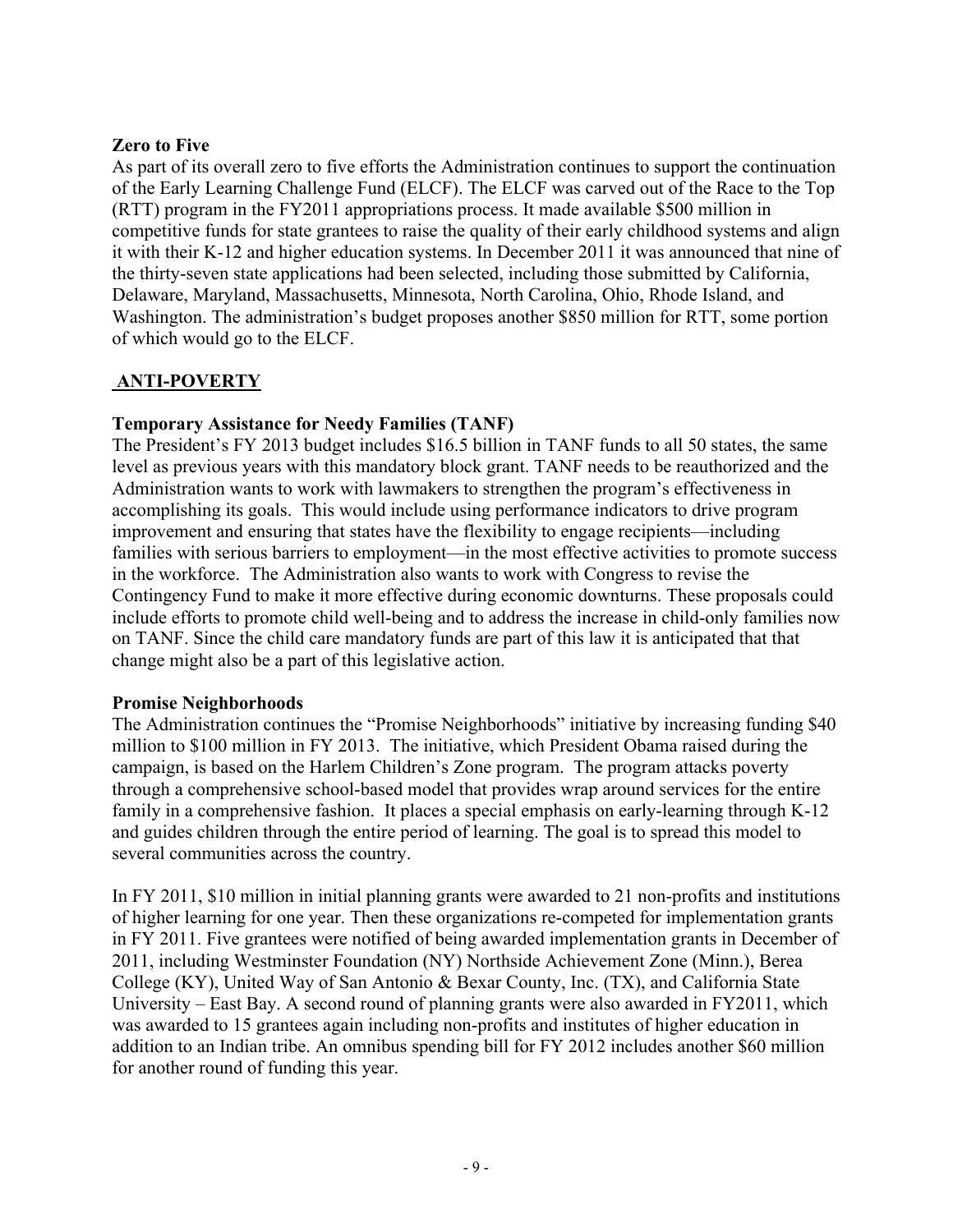# **YOUTH DEVELOPMENT**

The President's budget includes level funding of \$1.15 billion for the  $21<sup>st</sup>$  Century Community Learning Centers program. As was the case in the budget request last year, the Administration proposes to allow 21st CCLC grants for additional purposes including adding time to the traditional school day or year, summer school, and for teacher planning and professional development. This program provides opportunities for students and their families to continue learning new skills and discover new abilities after the school day has ended. The funds support grants and other activities to assist states, local educational agencies, and partnerships between the local agencies and non-profit organizations or local government entities and attempts to fill some of the shortfalls in afterschool and child care services.

# **JUVENILE JUSTICE**

The President's budget calls for increases in two critical juvenile justice programs and level funding for a third. The budget request calls for \$70 million for the Juvenile Justice and Delinquency Prevention Act (JJDPA) Title II State Formula Grants Program (an increase of \$30 million over FY12 final); \$40 million for JJDPA Title V Delinquency Prevention Program (an increase of \$20 million over FY12 final) with no earmarks or set asides taken out; and \$30 million for the Juvenile Accountability Block Grant (JABG) Program. These funding levels represent a reversal from recent years that have seen drastic cuts in funding for juvenile justice. The increases if enacted come closer to meeting the needed core support for state efforts to effectively promote public safety, prevent delinquency, reform and improve juvenile justice, and protect children and youth from harm, particularly the dangers when youth are locked-up with adult inmates.

## **BEHAVIORAL HEALTH**

The President is requesting \$3.4 billion in the FY 2013 budget for the Substance Abuse and Mental Health Administration (SAMHSA), to expand community prevention and wellness efforts, the treatment capacity of drug courts, screening and brief intervention, children's mental health services, and support for those suffering from mental illness and facing homelessness. This is a decrease of approximately \$142 million below FY 2012.

## **Substance Abuse**

The FY 2013 budget proposes \$1.8 billion, a decrease of \$69 million, for substance abuse prevention and treatment.

Funding for the Substance Abuse Prevention and Treatment Block Grant for FY 2013 is requested at \$1.449 billion, a decrease of \$352 million from FY 2012. This funding is distributed to 60 States and jurisdictions to plan, implement, and evaluate substance abuse prevention and treatment services, with over 20% of the funding going to prevention counseling and education.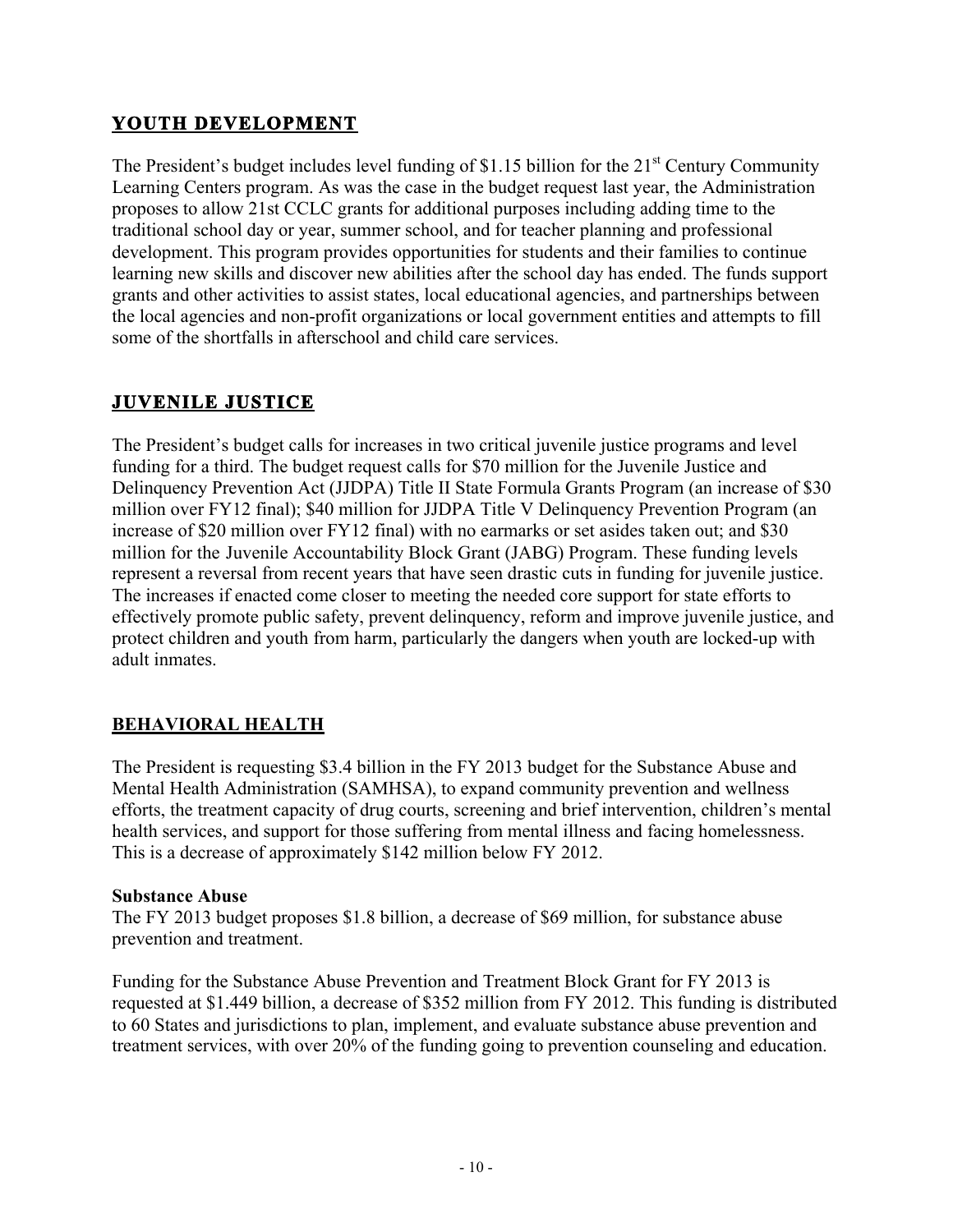Funding for the Substance Abuse Treatment Programs of Regional and National Significance is decreased to \$364 million for FY 2013. The Substance Abuse Prevention Programs of Regional and National Significance is decreased to \$66 million for FY 2013.

### **Abandoned Infants Assistance**

The President proposes to fund the Abandoned Infants Assistance Program at \$12 million, the same as in FY 2012. This program provides demonstration grants for services to infants and young children, many of whom are HIV-infected or drug-afflicted. These infants and young children are medically cleared for discharge from acute hospital settings, but remain hospitalized due to a lack of appropriate out-of-home placement alternatives.

## **Mental Health**

The President's budget includes \$952 million for mental health prevention and treatment activities. Funding for the Mental Health Services Block Grant for states to provide communitybased mental health service delivery for adults and children is requested at \$460 million, roughly the same level as FY 2012.

Funding for the Children's Mental Health Services Program is decreased to \$89 million for FY 2013. Under the President's budget, SAMHSA's Mental Health Programs of Regional and National Significance decreased to \$248 million.

The Projects for Assistance in Transition from Homelessness (PATH), is \$65 million for FY 2013. These funds provide community-based services for individuals suffering from severe mental illness who are facing homelessness.

The National Child Traumatic Stress Network (NCTSN) is a Center for Mental Health Services' Program of Regional and National Significance established in 2000 by the Children's Health Act (P.L. 106-310). NCTSN is a collaboration of service providers, universities, and hospitals working together to improve access to services and quality of care for children and adolescents exposed to traumatic events. Funding for NCTSN was increased by \$5 million to \$45.8 million in FY 2012. The administration proposes to continue this funding in FY 2013.

## **HEALTH**

## **Medicaid/CHIP**

Medicaid provides a vital health care safety net in every state. It is a lifeline to health care for many vulnerable populations, including children and youth in our nation's foster care system, people with disabilities and chronic illness, and certain low-income individuals. To broaden coverage to low-income children, Congress enacted the Children's Health Insurance Program (CHIP) in 1997. CHIP seeks to cover children whose families earn too much to qualify for Medicaid, but not enough to afford private insurance. In February 2009, the Children's Health Insurance Program Reauthorization Act (CHIPRA) reauthorized CHIP with an additional \$44 billion over five years. The Affordable Care Act then extended CHIP through 2019, and increased each state's enhanced federal match rate by 23 percentage points (not to exceed a total match rate of 100 percent).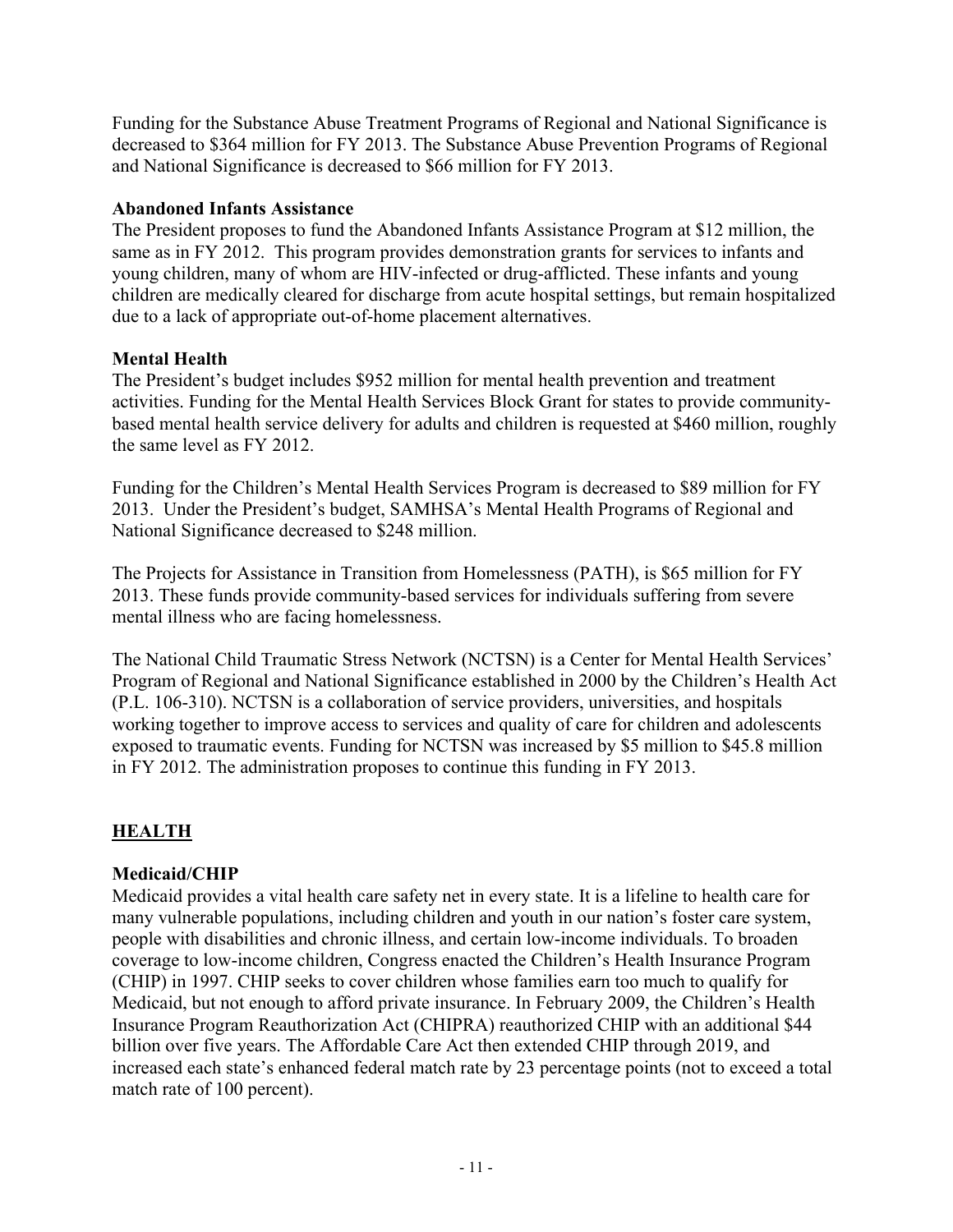The FY 2013 budget request projects Medicaid mandatory spending to be \$283 billion, an increase of approximately \$28 billion from FY 2012 spending, mainly due to the increase in people qualifying for Medicaid assistance.

CHIP funding is projected to be \$10.227 billion in FY 2013, an increase of \$324 million from FY 2012.

## **Family Planning**

The FY 2013 budget request includes \$297 million for the Title X family planning program, \$3 million above FY 2012. Family Planning clinics provide access to a wide array of reproductive health and preventive services.

## **Teen Pregnancy Prevention**

The FY 2013 budget includes \$105 million for the Office of the Assistant Secretary for Health to support community-based efforts to reduce teen pregnancy. In addition, \$4 million is included for the evaluation of teen pregnancy prevention activities. The budget also includes \$15 million in funding for CDC teen pregnancy prevention activities to reduce the number of unintended pregnancies through science-based prevention approaches. Teen pregnancy prevention funds will be used for replicating programs that have proven effective through rigorous evaluation to reduce teenage pregnancy; for research and demonstration grants to develop, replicate, refine and test additional models and innovative strategies; and for training, technical assistance, and outreach. Collaborative efforts in teen pregnancy prevention will support innovative youth pregnancy prevention strategies which are medically accurate and age appropriate.

The budget also proposes to fund a new pregnancy prevention program targeted to foster care youth. This program would provide competitive funds to local or state child welfare agencies with the strongest and boldest plans to reduce pregnancy for youth in foster care.

## **Maternal and Child Health**

The FY 2013 budget provides \$1.3 billion to improve maternal and child health. Proposed funding for the Title V Maternal and Child Health Services Block Grant receives an increase of \$1 million to \$640 million. Title V is a federal-state partnership that funds a diverse array of programs and services specifically aimed at improving the health of mothers and children, many of whom are vulnerable and in need of prevention or early intervention. These services include public education and outreach, evaluations and quality assurance activities, support for newborn screenings and genetic services, and health care services including nutrition counseling. The budget request also proposes \$104 million for the Healthy Start program. The Healthy Start program provides intensive services tailored to the needs of high risk pregnant women, infants, and mothers in diverse communities with high rates of infant mortality.

## **HIV/AIDS**

The FY 2013 budget includes an increase of \$80 million for the Ryan White program to ensure that HIV-positive Americans get the best care and treatment possible. The budget includes \$70 million for Part D of the Ryan White program to provide health care and social support services